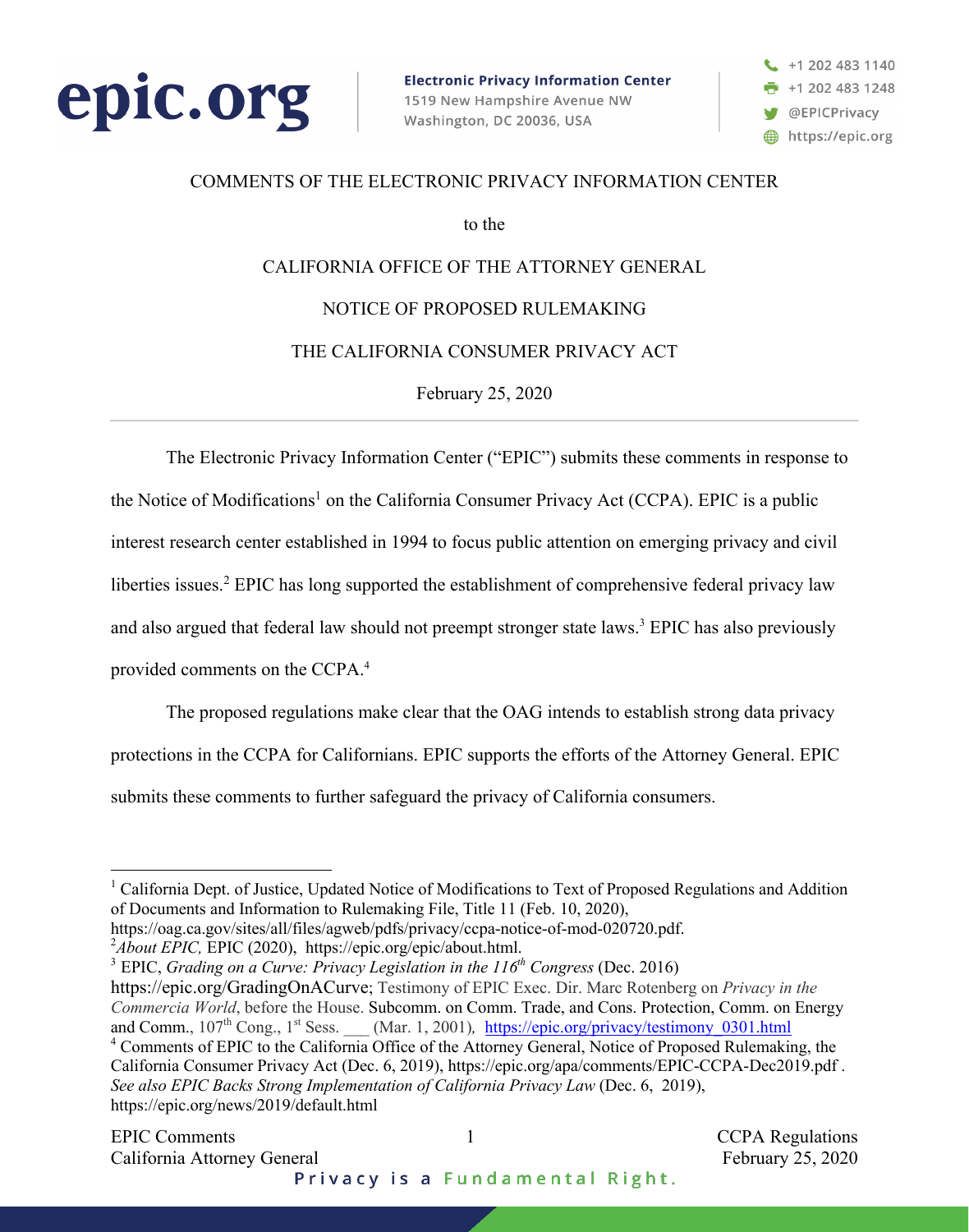#### **Section § 999.301 Definitions**

The draft proposes to add the following text to the definitions of "categories of sources" and "categories of third parties:"

(d) "Categories of sources" means types or groupings of persons or of entities from which a business collects personal information about consumers, described with enough particularity to provide consumers with a meaningful understanding of the type of person or entity. They may include including but not limited to the consumer directly, advertising networks, internet service providers, data analytics providers, government entities, operating systems and platforms, social networks, and data brokers from which public records are obtained, and consumer data resellers.

(e) "Categories of third parties" means types or groupings of third parties with whom the business shares of entities that do not collect personal information, described with enough particularity to provide consumers with a meaningful understanding of the type of third party. They may include directly from consumers, including but not limited to advertising networks, internet service providers, data analytics providers, government entities, operating systems and platforms, social networks, and consumer data brokers resellers.

EPIC supports these changes. The clarifications will help consumers understand who is

collecting, processing and receiving their personal information. However, actual transparency

requires that consumers have specific knowledge of which third parties have access to their data and

the reason for the access. EPIC encourages the OAG to consider future changes that will allow

consumers to know precisely who has obtained their data and for what purpose.

The draft proposes adding the following language to the definition of "Price or Service

Difference":

(l) "Price or service difference" means (1) any difference in the price or rate charged for any goods or services to any consumer related to the disclosure, deletion, or sale of personal information, including through the use of discounts, financial payments, or other benefits or penalties; or (2) any difference in the level or quality of any goods or services offered to any consumer related to the disclosure, deletion, or sale of personal information, including the denial of goods or services to the consumer.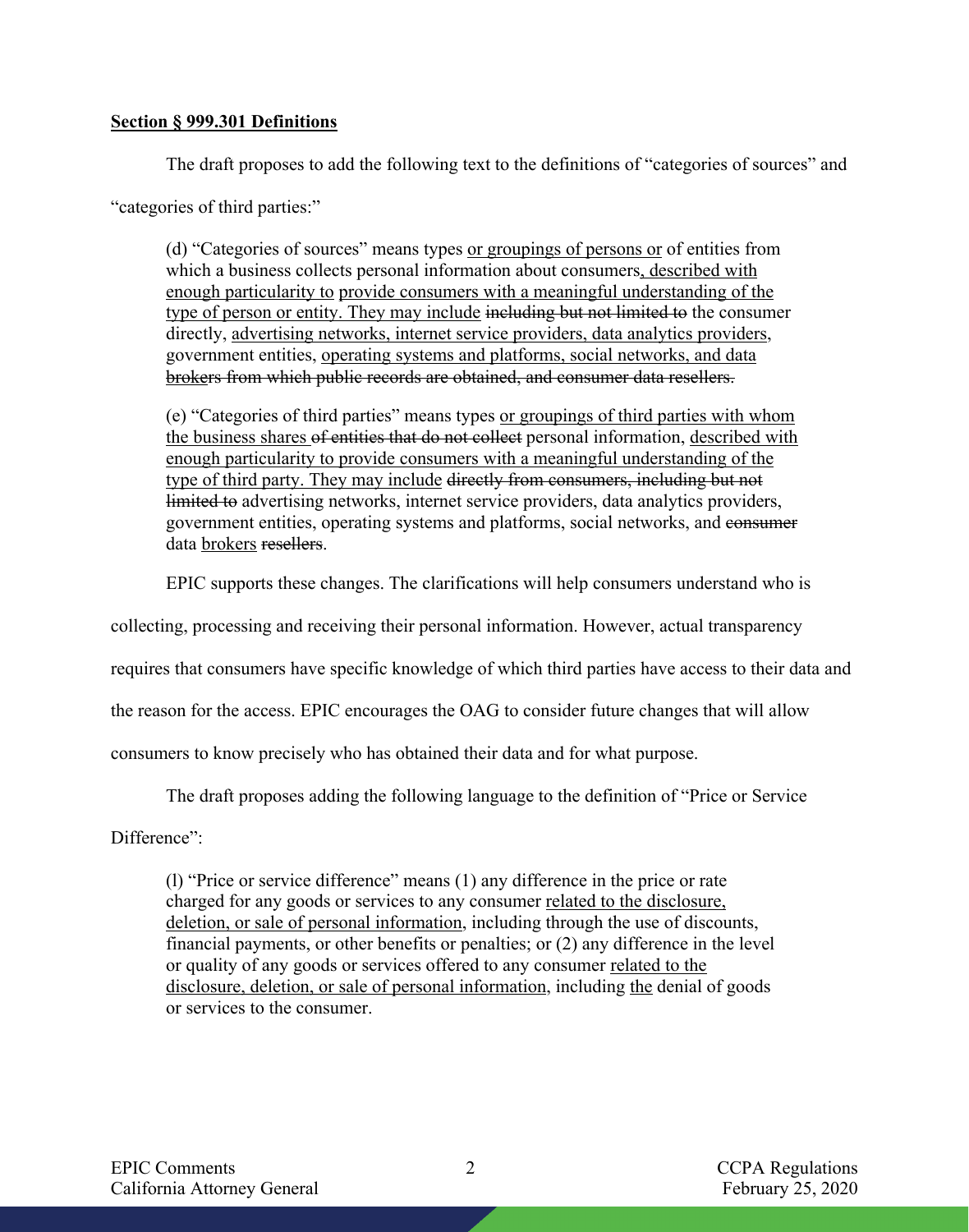However, under the CCPA, a business is currently not allowed to charge a consumer for

disclosing their personal information.<sup>5</sup> Therefore, EPIC recommends the following change deleting

"disclosure" from this definition.

(l) "Price or service difference" means (1) any difference in the price or rate charged for any goods or services to any consumer related to the disclosure, deletion, or sale of personal information, including through the use of discounts, financial payments, or other benefits or penalties; or  $(2)$  any difference in the level or quality of any goods or services offered to any consumer related to the disclosure, deletion, or sale of personal information, including the denial of goods or services to the consumer.

## **Section § 999.302. Guidance Regarding the Interpretation of CCPA Definitions**

The draft proposes to add the following text:

(a) Whether information is "personal information," as that term is defined in Civil Code section 1798.140, subdivision (o), depends on whether the business maintains information in a manner that "identifies, relates to, describes, is reasonably capable of being associated with, or could be reasonably linked, directly or indirectly, with a particular consumer or household." For example, if a business collects the IP addresses of visitors to its website but does not link the IP address to any particular consumer or household and could not reasonably link the IP address with a particular consumer or household, then the IP address would not be "personal information."

EPIC recommends revising the example in the guidance as IP addresses are explicitly

referenced in the definition of personal information in the CCPA<sup>6</sup>. As currently drafted, the

provision allows companies to collect and retain IP information about users that could in fact be

<sup>5</sup> 1798.100(d) states: *A business that receives a verifiable consumer request from a consumer to access personal information shall promptly take steps to disclose and deliver, free of charge to the consumer, the personal information required by this section.*

<sup>6</sup> *1798.140(o)(1) states (Emphasis added): "Personal information" means information that identifies, relates to, describes, is reasonably capable of being associated with, or could reasonably be linked, directly or indirectly, with a particular consumer or household. Personal information includes, but is not limited to, the following if it identifies, relates to, describes, is reasonably capable of being associated with, or could be reasonably linked, directly or indirectly, with a particular consumer or household: (A) Identifiers such as a real name, alias, postal address, unique personal identifier, online identifier, internet protocol address, email address, account name, social security number, driver's license number, passport number, or other similar identifiers.*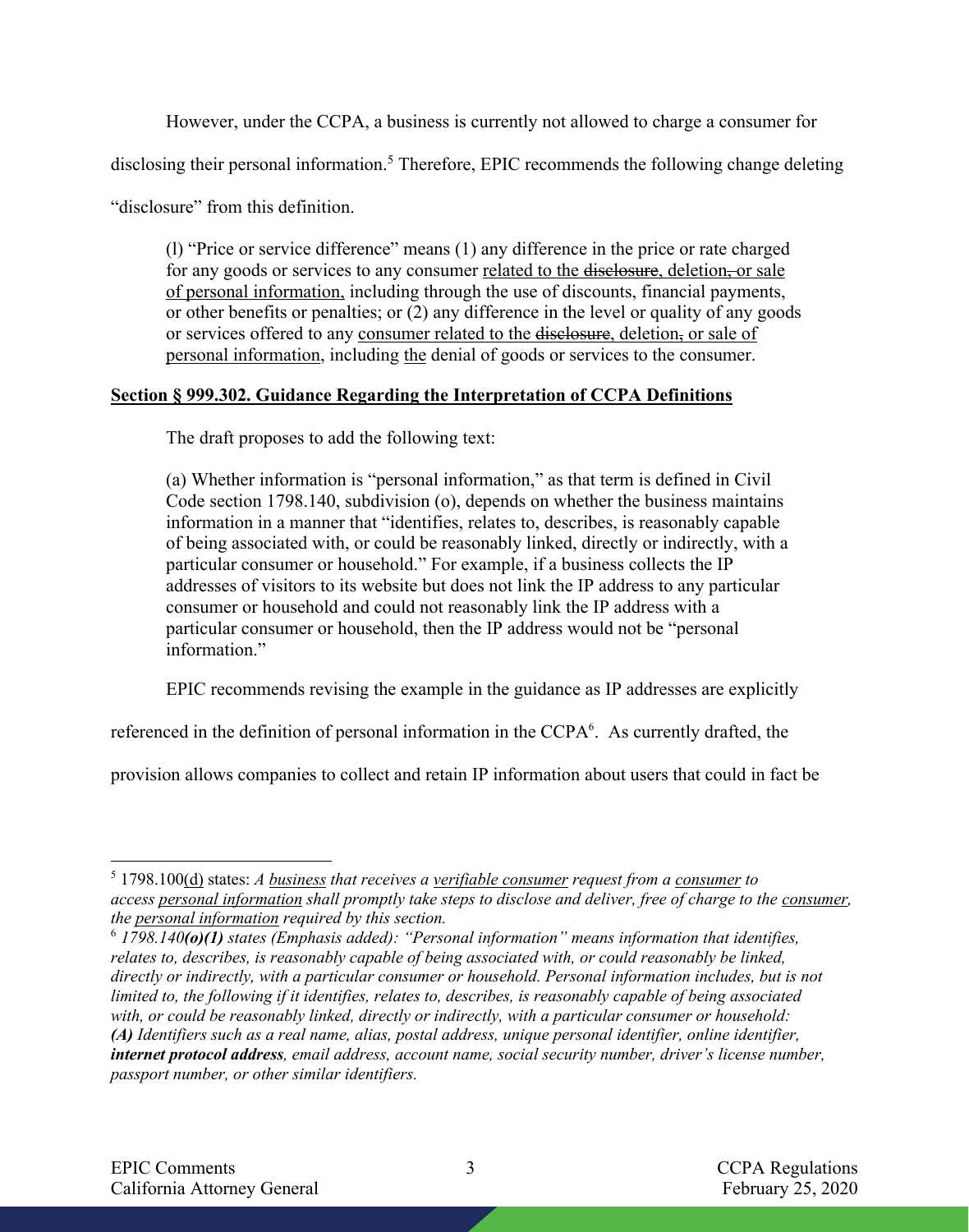made personally identifiable. That is clearly not the intent of the provision and the example should

be revised.

Therefore, EPIC favors this addition with the following clarification:

(a) Whether information is "personal information," as that term is defined in Civil Code section 1798.140, subdivision (o), depends on whether the business maintains information in a manner that "identifies, relates to, describes, is reasonably capable of being associated with, or could be reasonably linked, directly or indirectly, with a particular consumer or household." For example, even if a business that collects the IP addresses of visitors to its website and does not link the IP address to any particular consumer or household, and any party not reasonably link the IP address with a particular consumer or household, then the IP address would not still be "personal information."  $1798.140(0)(1)(A)$ .

## **Section § 999.304. Overview of Required Notices**

The draft regulations propose adding the following language:

a) Every business that must comply with the CCPA and these regulations shall provide a privacy policy in accordance with the CCPA and these regulations, including section 999.308.

(b) A business that collects personal information from a consumer shall provide a notice at collection in accordance with the CCPA and these regulations, including section 999.305.

(c) A business that sells personal information shall provide a notice of right to optout in in accordance with the CCPA and these regulations, including section 999.306.

d) A business that offers a financial incentive or price or service difference shall provide a notice of financial incentive in accordance with the CCPA and these regulations, including section 999.307.

EPIC appreciates the "Overview of the Required Notices" and recommends that it is included

in the final rules. The overview gives businesses clear guidance of what is required if they are a

business as defined by the CCPA. However, we caution that while these notices provide effective

mechanism for privacy enforcement, they typically place unfair unburdens on consumers. There is

also a risk that privacy notices might operate as waivers or disclaimers, depriving consumers of

rights to which they would otherwise be entitled,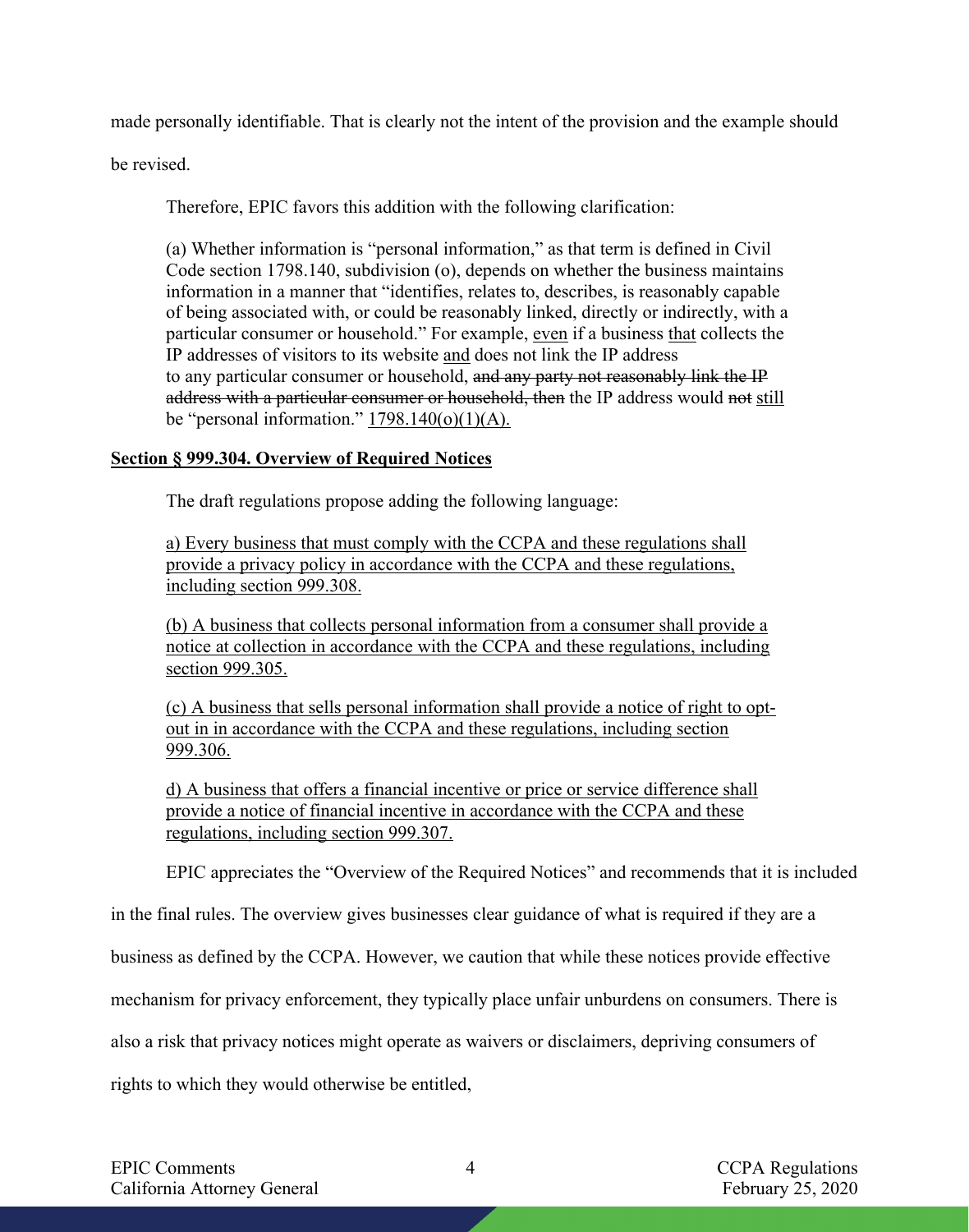## **Section § 999.305 Notice at Collection of Personal Information**

The draft regulations propose adding the following changes:

*(*3)(a) When a business collects consumers' personal information online, it may conspicuously post a conspicuous link to the notice on the introductory page of the business's website homepage or the mobile application's download page, or and on all webpages where personal information is collected.

EPIC appreciates the guidance for businesses about when they have to post a "conspicuous

link." In fact, EPIC led a coalition of California consumer organizations in 2008 to enforce the

conspicuous link provision of the California Online Privacy Protection Act of 2003 against Google

when the company refused to make a link to its privacy policy accessible from its homepage.<sup>7</sup> We

therefore recommend that the substitution of the word "must" for "may" so that the provision would

read:

*(*3)(a) When a business collects consumers' personal information online, it may must conspicuously post a conspicuous link to the notice on the introductory page of the business's website homepage or the mobile application's download page, or and on all webpages where personal information is collected.

We also recommend that the drafters clearly define the term "Conspicuous Link." EPIC suggests

adding the following language:

A Conspicuous Link is a hypertext link that is written in capital letters equal to or greater in size than the surrounding text; is displayed in a type, font or color that contrasts with the surrounding text of the same size; or is otherwise distinguishable from surrounding text on the homepage.<sup>8</sup>

https://bits.blogs.nytimes.com/2008/05/30/is-google-violating-a-california-privacy-law/. Eventually, we prevailed. EPIC, *Google Adds Link to Privacy Policy*, July 7, 2008.

<sup>&</sup>lt;sup>7</sup> Letter from Privacy Organizations to Google CEO Eric Schmidt, June 3, 2008 ("We are writing to you on behalf of California consumers and Internet users around the world to urge Google to include a direct link to its privacy policy on its homepage."), https://epic.org/privacy/ftc/google/Google\_Letter060308.pdf. *See also,* Jaikumar Vijayan, *Google Asked to Add Link to Privacy Policies,* Computerworld, June 3, 2008, https://archive.nytimes.com/www.nytimes.com/idg/IDG\_852573C4006938800025745D006675FE.html ("Rotenberg called Google's stance 'very bizarre' and said it appears to put the company in violation of California's Online Privacy Protection Act of 2003. One of the provisions in the act calls for companies to incorporate a prominent link to their corporate privacy on their home pages.") Saul Hansell, *Is Google Violating a California Privacy Law?* N.Y. Times, May 30, 2008,

 $\frac{8}{8}$  This definition of "conspicuously posts" borrows from current California Law, the California Online Privacy Protection Act of 2003 (CalOPPA). This is the definition in CalOPPA: (*b) The term "conspicuously post" with respect to a privacy policy shall include posting the privacy policy through any of the following:*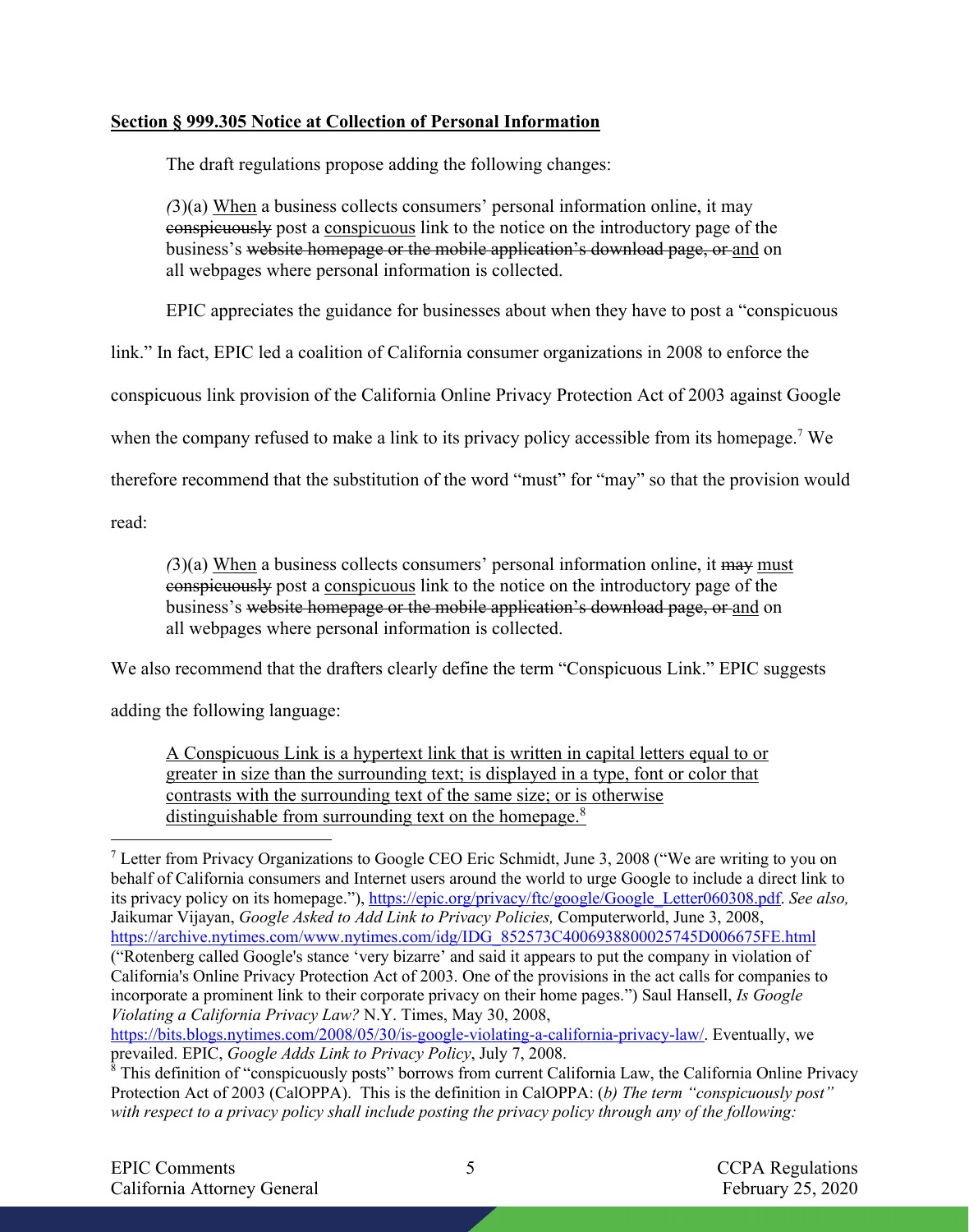The draft regulations propose the addition of the following language:

(*4) When a business collects personal information from a consumer's mobile device for a purpose that the consumer would not reasonably expect, it shall provide a just-in-time notice containing a summary of the categories of personal information being collected and a link to the full notice at collection. For example, if the business offers a flashlight application and the application collects geolocation information, the business shall provide a just-in-time notice, such as through a popup window when the consumer opens the application, which contains the information required by this subsection.*

EPIC supports the new clarifications around special just-in-time notice requirements for

businesses that collect personal information that consumers may not expect. The drafter's example

of the flashlight app gained national attention<sup>9</sup> and it would be helpful for consumers to know if

other apps are following similar practices.

# **Section § 999.306 Notice of Right to Opt-Out of Sale of Personal Information**

The draft regulations propose adding the following language:

<sup>(1)</sup> A Web page on which the actual privacy policy is posted if the Web page is the homepage or first significant page after entering the Web site.

<sup>(2)</sup> An icon that hyperlinks to a Web page on which the actual privacy policy is posted, if the icon is located on the homepage or the first significant page after entering the Web site, and if the icon contains the word "privacy." The icon shall also use a color that contrasts with the background color of the Web page or is otherwise distinguishable.

<sup>(3)</sup> A text link that hyperlinks to a Web page on which the actual privacy policy is posted, if the text link is located on the homepage or first significant page after entering the Web site, and if the text link does one of the following: (A) Includes the word "privacy."

<sup>(</sup>B) Is written in capital letters equal to or greater in size than the surrounding text.

<sup>(</sup>C) Is written in larger type than the surrounding text, or in contrasting type, font, or color to the surrounding text of the same size or set off from the surrounding text of the same size by symbols or other marks that call attention to the language.

<sup>(4)</sup> Any other functional hyperlink that is so displayed that a reasonable person would notice it.

<sup>(5)</sup> In the case of an online service, any other reasonably accessible means of making the privacy policy available for consumers of the online service.

https://leginfo.legislature.ca.gov/faces/codes\_displayText.xhtml?division=8.&chapter=22.&lawCode=BPC

<sup>9</sup> Cecilia Kang, *Flashlight app kept users in the dark about sharing location data: FTC*, Wash. Post (Dec. 5, 2013), https://www.washingtonpost.com/business/technology/flashlight-app-kept-users-in-the-darkabout-sharing-location-data-ftc/2013/12/05/1be26fa6-5dc7-11e3-be07-006c776266ed\_story.html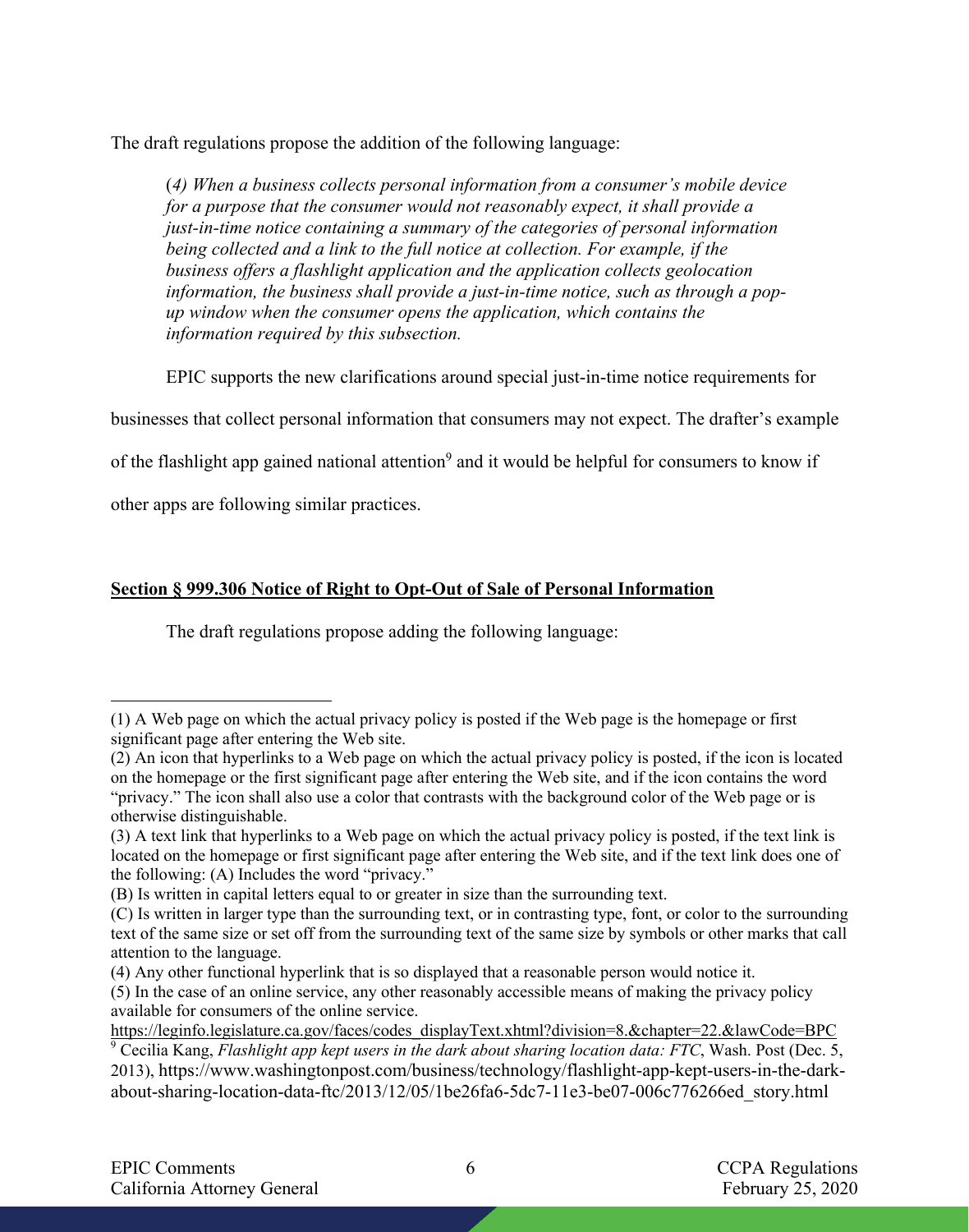*(e) A business shall not sell the personal information it collected during the time the business did not have a notice of right to opt-out notice posted unless it obtains the affirmative authorization of the consumer.* 

EPIC appreciates the clarification that if a business changes their privacy policy to state that they in fact do collect personal information, that business is prohibited from selling personal information it previously collected unless it subsequently obtains opt-in consent from the consumer.

## **Section § 999.312 Methods for Submitting Requests to Know and Requests to Delete**

The draft regulations propose adding the following language:

(a) A business that operates exclusively online and has a direct relationship with a consumer from whom it collects personal information shall only be required to provide an email address for submitting requests to know

EPIC recommends that all businesses that collect personal data about consumers must

provide at least two methods of contact whether or not they have a direct relationship with

consumers. Many businesses, including the major social media companies, collect personal

information about consumers with whom they do not have a direct relationship. It is important that

those consumers can also easily contact these businesses to access their personal information.

Therefore, EPIC recommends striking the following from §999.312(a):

A business that operates exclusively online and has a direct relationship with a consumer from whom it collects personal information shall only be required to provide an email address for submitting requests to know.

# **Section § 999.313 Responding to Requests to Know and Requests to Delete**

The draft regulations propose adding the following language:

(a) Upon receiving a request to know or a request to delete, a business shall confirm receipt of the request within 10 business days and provide information about how the business will process the request.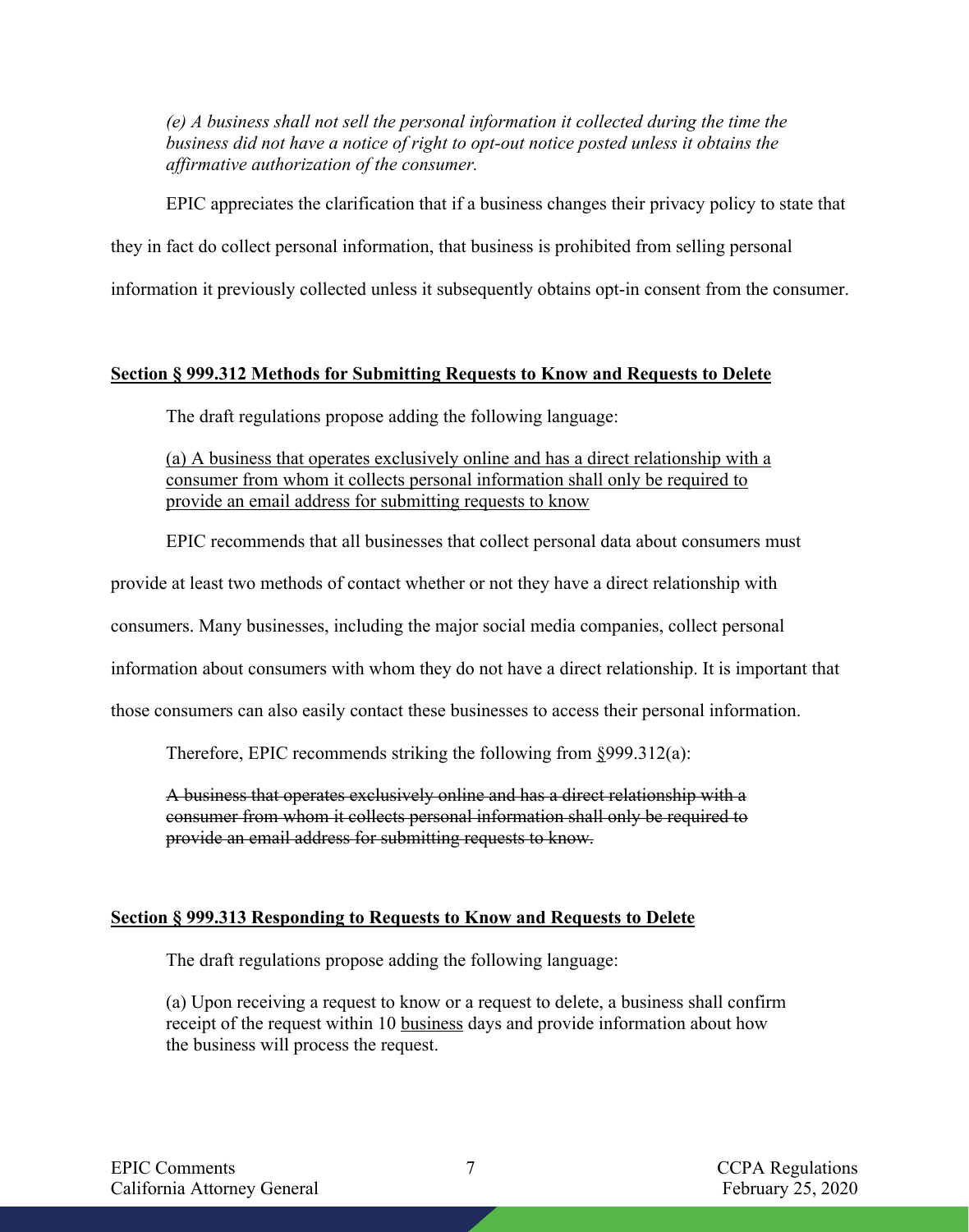(b) Businesses shall respond to requests to know and requests to delete within 45 calendar days. The 45-day period will begin on the day that the business receives the request, regardless of time required to verify the request.

EPIC supports the clarification. It is an important that the right to know process does not take

an excessive period of time. We recommend these changes should be codified in the final

regulations.

The draft proposes the following additions:

(3) In responding to a request to know, a business is not required to search for personal information if all the following conditions are met:

- (a) The business does not maintain the personal information in a searchable or reasonably accessible format;
- (b) The business maintains the personal information solely for legal or compliance purposes;
- (c) The business does not sell the personal information and does not use it for any commercial purpose; and
- (d) The business describes to the consumer the categories of records that may contain personal information that it did not search because it meets the conditions stated above.

EPIC opposes this proposed addition. While EPIC respects the effort of the drafters to

narrow the exception and to create multiple requirements, this addition is problematic. For example,

telephone companies are required by the FCC to retain call detail records on their customers.<sup>10</sup> That

data is not searchable, it is maintained for compliance purposes, and is not sold to third parties. Even

if telephone customers in California were told of this business practices, they would not have the

right to obtain their personal data held by the telephone company. The provision should be removed.

The draft regulations propose adding the following language:

*(4) A business shall not at any time disclose in response to a request to know a consumer's Social Security number, driver's license number or other governmentissued identification number, financial account number, any health insurance or medical identification number, an account password, or security questions and answers, or unique biometric data generated from measurements or technical analysis of human characteristics.*

<sup>10</sup> https://www.fcc.gov/tags/record-retention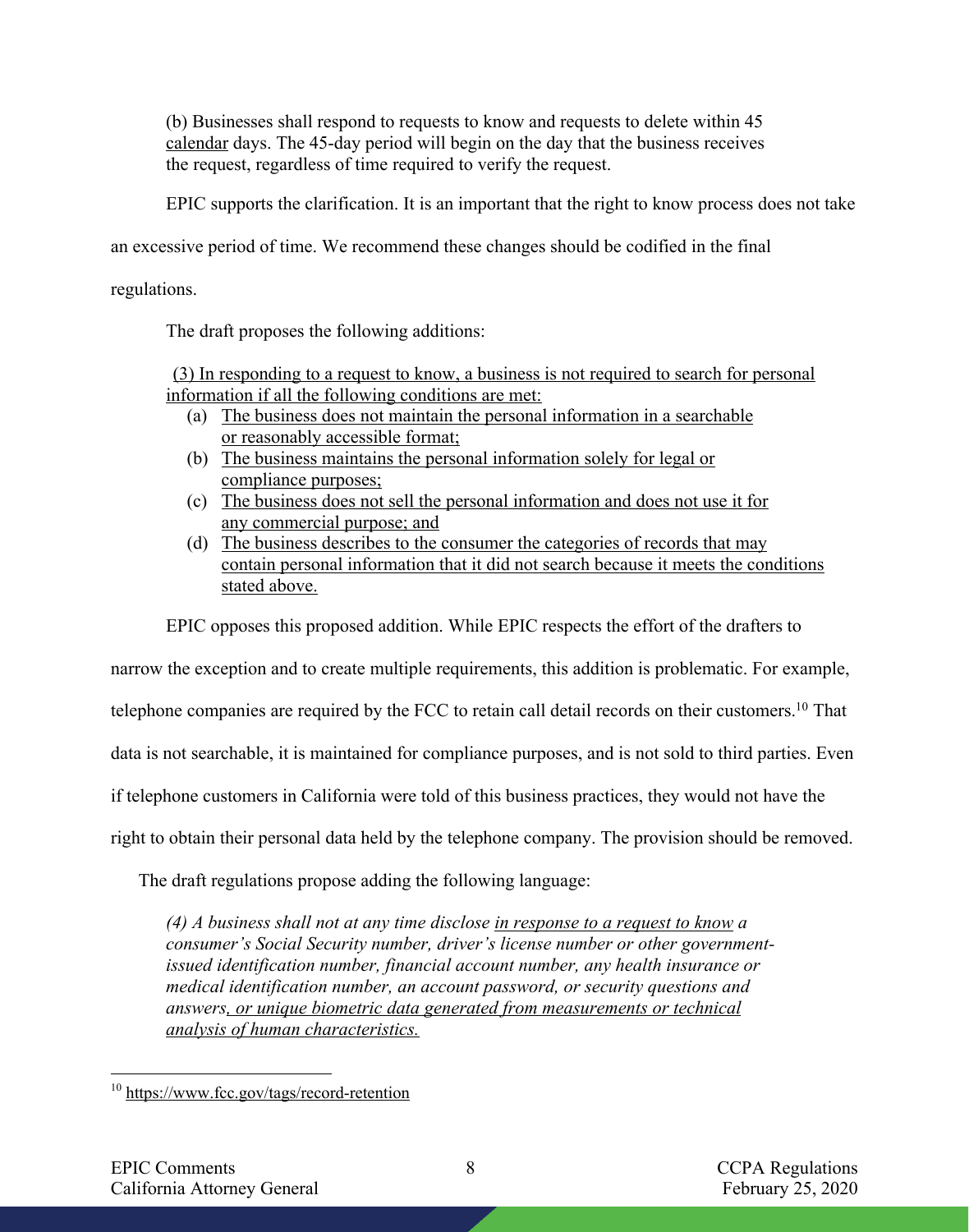EPIC recognizes that if a business collects certain categories of sensitive personal information disclosure to a consumer of the actual information could create some privacy risks.

However, whether or not it is possible to make the disclosure without risk, a consumer should still

know that a business collects these types of information. Therefore, we advise that the regulations

add the following language:

A business that collects such information shall disclose to the consumer which particular types of information the business has collected. For example, if a business collects a social security number it shall disclose that fact to the consumer without disclosing the specific social security number.

The draft regulations propose adding the following language:

 $(d)(1)$  If the business sells personal information and the consumer has not already made a request to opt out, the business shall ask the consumer if they would like to opt out of the sale of their personal information and shall include either the contents of, or a link to, the notice of right to opt-out in accordance with section 999.306.

EPIC supports the change eliminating the requirement that if a business cannot delete a

consumer's personal information it should treat that deletion request as an opt-out. It is important to

note that the right to opt-out of the sale of personal information is different from the right to delete

personal information and some consumers may not want to opt-out of the sale of personal

information especially if the business offers different financial incentives to consumers who do not

opt-out of the sale of their personal information. EPIC supports this addition.

## **Section § 999.314 Service Providers**

The draft regulations propose adding the following "permissible use":

*(*3) For internal use by the service provider to build or improve the quality of its services, provided that the use does not include building or modifying household or consumer profiles, or cleaning or augmenting data acquired from another source;

EPIC is opposed to this addition and recommends striking this language. EPIC believes that this is a

loophole for service providers to use personal information in ways other than to provide the service

requested by the consumer. The CCPA is clear that if personal information is disclosed to service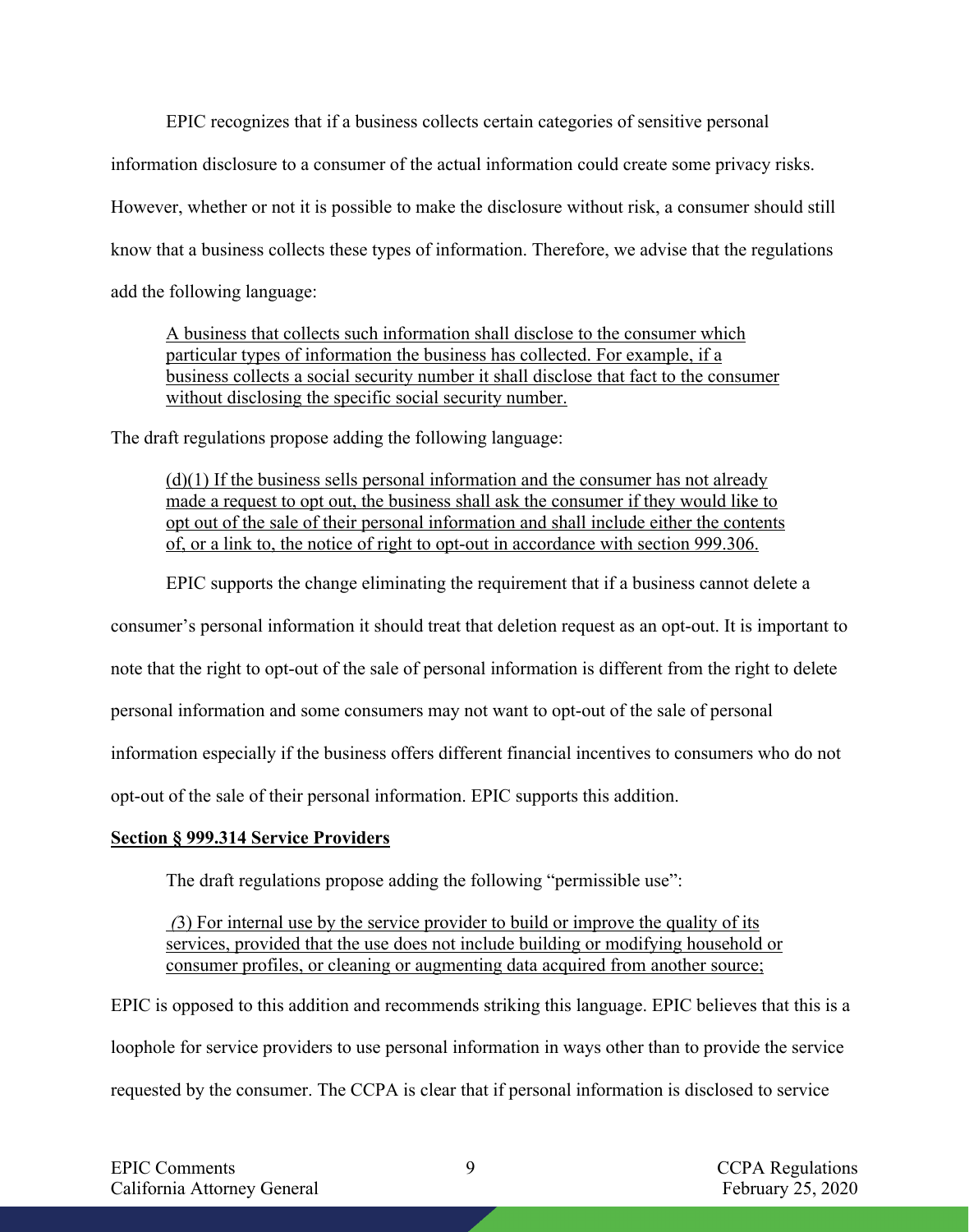providers to perform a business purpose, the service provider can only use that personal information for that purpose<sup>11</sup> and is contractually prohibited from using it for any other purpose.<sup>12</sup> This addition to the regulations goes beyond the scope of what is allowed in the CCPA. It may be possible to allow a service provider to use the information provided if that information is provably anonymized or deidentified.

The draft regulations propose adding the following language:

(d) A service provider shall not sell data on behalf of a business when a consumer has opted-out of the sale of their personal information with the business.

EPIC recommends adding the following language to clarify that it is the business' obligation

to notify any service providers who sell personal information that a consumer has opted-out of the

sale of their personal information:

A business must notify all service providers that sell data on their behalf when a consumer has opted-out of the sale of their personal information and that service provider shall be prohibited from further selling that consumer's personal information.

# **Section § 999.315. Requests to Opt-Out**

The draft regulations add the following language:

(c) A business's methods for submitting requests to opt-out shall be easy for consumers to execute and shall require minimal steps to allow the consumer to opt-

<sup>&</sup>lt;sup>11</sup>1798.140 **(C)** The business uses or shares with a service provider personal information of a consumer that is necessary to perform a business purpose if both of the following conditions are met:

**<sup>(</sup>i)** The business has provided notice of that information being used or shared in its terms and conditions consistent with Section 1798.135.

**<sup>(</sup>ii)** The service provider does not further collect, sell, or use the personal information of the consumer except as necessary to perform the business purpose.

<sup>&</sup>lt;sup>12</sup>1798.140 **(v)** "Service provider" means a sole proprietorship, partnership, limited liability company, corporation, association, or other legal entity that is organized or operated for the profit or financial benefit of its shareholders or other owners, that processes information on behalf of a business and to which the business discloses a consumer's personal information for a business purpose pursuant to a written contract, provided that the contract prohibits the entity receiving the information from retaining, using, or disclosing the personal information for any purpose other than for the specific purpose of performing the services specified in the contract for the business, or as otherwise permitted by this title, including retaining, using, or disclosing the personal information for a commercial purpose other than providing the services specified in the contract with the business.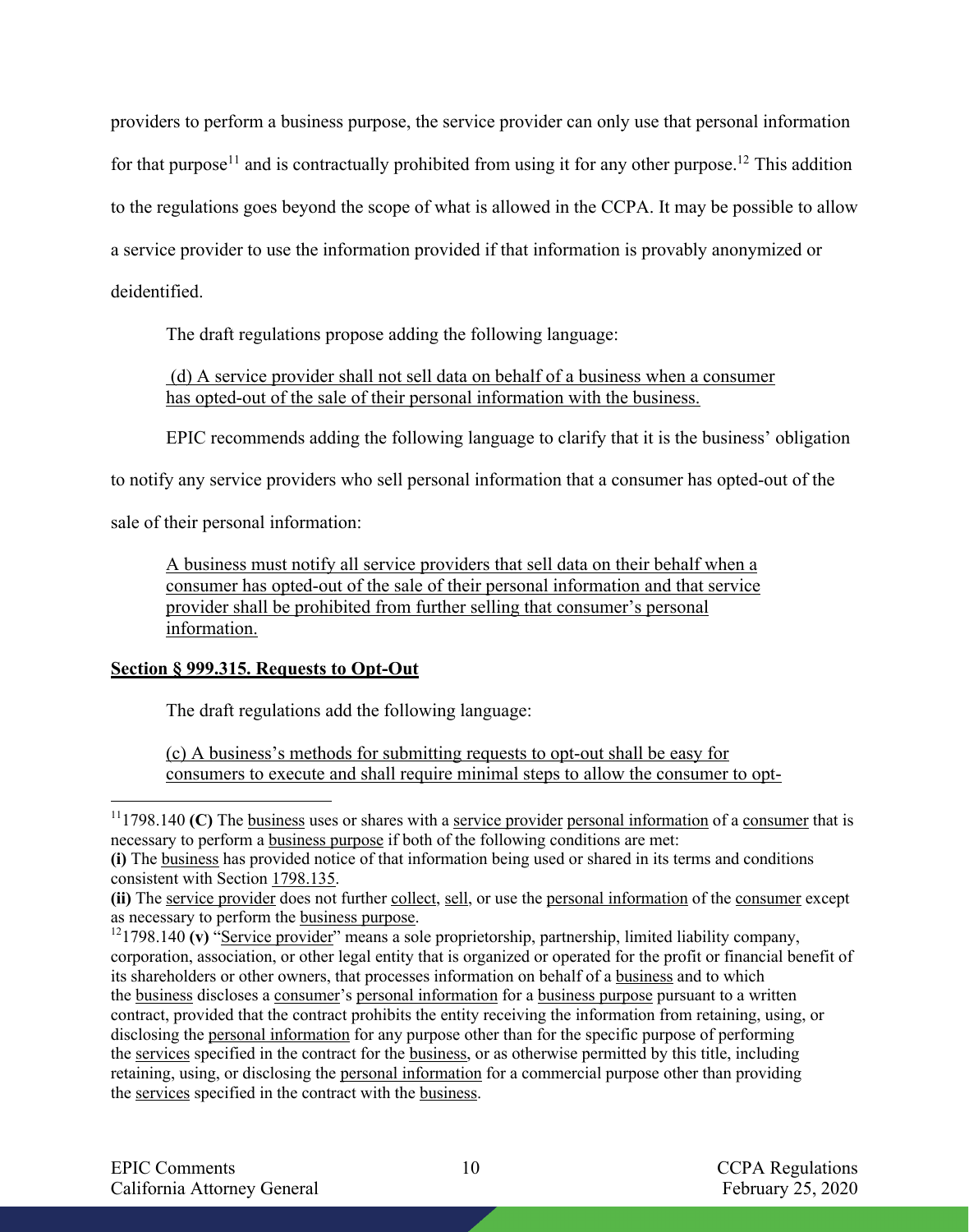out. A business shall not utilize a method that is designed with the purpose or substantial effect of subverting or impairing a consumer's decision to opt-out.

EPIC supports this clarification that opt-out should be easy for consumers, while addressing

the current trend of businesses making it very difficult for consumers to opt-out of the sale of their

personal information.13 EPIC also recommends adding the following language to shift the burden

onto businesses once a consumer has exercised their right to opt-out of the sale of their personal

information:

If a consumer opts-out of the sale of their personal information, the business shall notify any third parties who collect personal information about that consumer on that businesses platform, service or physical location, that the consumer has opted out of the sale of their personal information and those third parties are prohibited from collecting personal information about those consumers.

# **Section § 999.323 General Rules Regarding Verification**

The draft regulations propose adding the following language:

(d) A business shall not require the consumer to pay a fee for the verification of their request to know or request to delete. For example, a business may not require a consumer to provide a notarized affidavit to verify their identity unless the business compensates the consumer for the cost of notarization.

EPIC supports this addition. The CCPA is clear that a business may not charge consumers who

exercise their right to know the information a business collects. The authors considered requiring

consumers to submit a notarized affidavit when drafting the CCPA but rejected this requirement

because it places an undue burden on consumers to exercise their rights.

<sup>13</sup> Geoffrey A. Fowler, *Don't' Sell my data! We finally have a law for that,* Wash. Post (Feb. 2, 2020), https://www.washingtonpost.com/technology/2020/02/06/ccpa-faq/ ("They're not incentivized to make it easy: Amazon hid critical links in legal gobbledygook. Marketing data company LiveRamp asked me to submit a selfie holding my own ID, kidnap-victim style. Walmart asked for my astrological sign to confirm my identity. (Really.) And one business left me a voice mail, but the message included no return number … or even the name of the company. (Please call back!)… Some companies will try to shift work onto you. Airbnb and PayPal, among others, make you email them requests, rather than using web forms. Instead of a simple "do not sell" switch, companies including Mastercard make you manage a series of privacy "preferences" (as if anyone's preference would be to have their data sold). To opt out, Best Buy says you have to change your web browser to block all cookies (breaking some sites) and dig into your phone settings to turn off some advertising tracking.")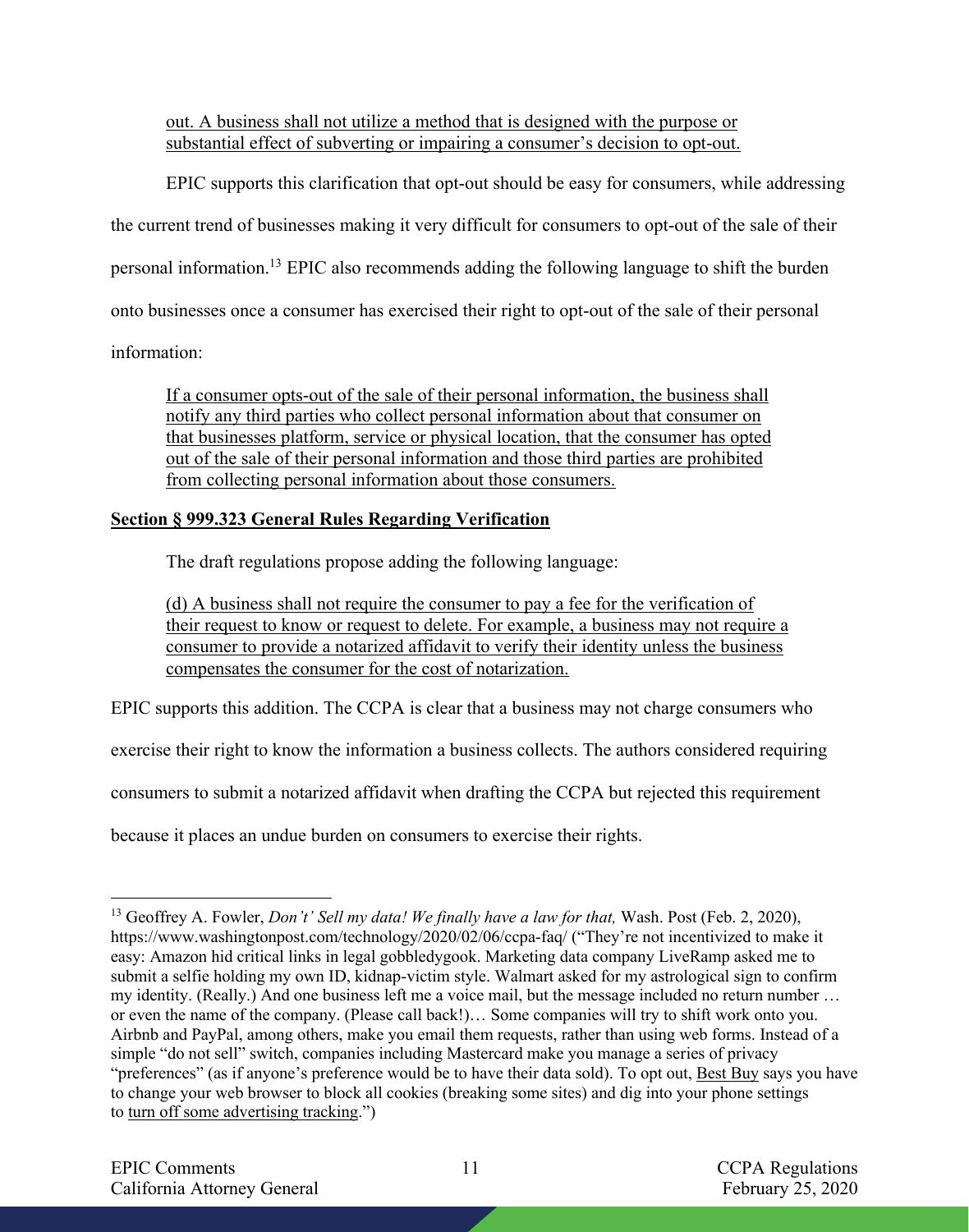#### **Section § 999.336. Discriminatory Practices**

The draft regulations propose adding the following language:

*(b) Notwithstanding subsection (a) of this section, a A business may offer a financial incentive or price or service difference if it is reasonably related to the value of the consumer's data as that term is defined in section 999.337. If a business is unable to calculate a good-faith estimate of the value of the consumer's data or cannot show that the financial incentive or price or service difference is reasonably related to the value of the consumer's data, that business shall not offer the financial incentive or price or service difference.* 

EPIC supports this change. The proposed text will clarify the non-discrimination provision and will shift the burden to business to justify financial incentives it offers consumers.

### **Conclusion**

In EPIC's previous comments to the Attorney General on the CCPA, we noted that much could be done to make the CCPA stronger for consumers.14 EPIC recent report, *Grading on a Curve: Privacy Legislation in the 116th Congress*, sets out the key elements of a comprehensive federal privacy law: (1) strong definition of personal information; (2) establishment of an independent data protection agency; (3) individual rights; (4) strong data controller obligations; (5) algorithmic transparency; (6) data minimization and privacy innovation; (7) prohibits take-it-or-leave it and payfor-privacy terms; (8) private right of action; (9) limits government access to personal data; and (10) does not preempt stronger state laws. <sup>15</sup> Many of those provisions could be integrated into a strong state law, and many are missing from the CCPA including stronger enforcement, strong obligations on data controllers such as data minimization, algorithmic transparency, and prohibitions on "pay for privacy" and "take it or leave it" terms. The California Legislature should consider strengthening the CCPA with these provisions.

<sup>14</sup> *See supra* note 4.

<sup>15</sup> *See supra* note 3.